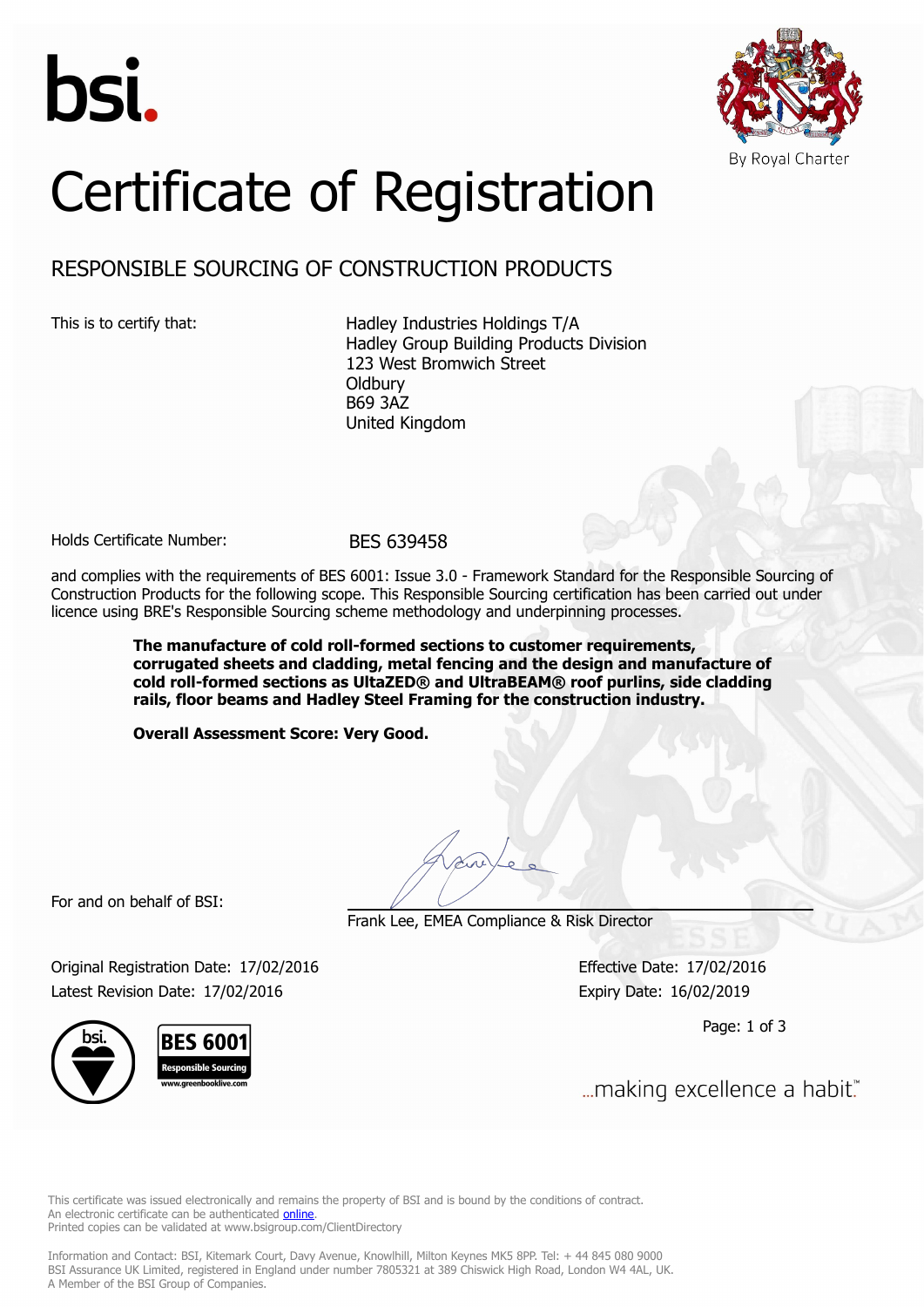#### Certificate No: BES 639458

| <b>Section</b>                                   |                 |                         |    |   |              |
|--------------------------------------------------|-----------------|-------------------------|----|---|--------------|
|                                                  | A               | В                       | C. | D | <b>Bonus</b> |
| 3.2.1 Responsible sourcing policy                | 1               |                         |    |   |              |
| 3.2.2 Legal compliance                           | 1               |                         |    |   |              |
| 3.2.3 Quality management system                  |                 | $\overline{\mathbf{2}}$ |    |   |              |
| 3.2.4 Supplier management system                 | 1               |                         |    |   |              |
| 3.3.1 Material traceability through supply chain |                 | $\overline{2}$          |    |   |              |
| 3.3.2 EMS in the supply chain                    |                 |                         | 3  |   |              |
| 3.3.3 H&SMS in the supply chain                  | 1               |                         |    |   |              |
| 3.4.1 Greenhouse gas emissions                   |                 | $\overline{\mathbf{3}}$ |    |   |              |
| 3.4.2 Energy management                          | 1               |                         |    |   |              |
| 3.4.3 Resource use                               |                 |                         | 5  |   |              |
| 3.4.4 Waste prevention and management            |                 | 2                       |    |   | 1            |
| 3.4.5 Water abstraction                          |                 | $\overline{2}$          |    |   |              |
| 3.4.6 Life cycle assessment (LCA)                | 1               |                         |    |   |              |
| 3.4.7 Ecotoxicity                                |                 |                         |    |   |              |
| 3.4.8 Transport impacts                          |                 | 3                       |    |   | 1            |
| 3.4.9 Employment and skills                      |                 | $\overline{\mathbf{2}}$ |    |   |              |
| 3.4.10 Local community engagement                |                 | $\overline{2}$          |    |   |              |
| 3.4.11 Business ethics                           |                 |                         |    |   |              |
| Key                                              |                 | Not Compulsory Element  |    |   |              |
|                                                  |                 | Not applicable          |    |   |              |
|                                                  |                 | Possible score          |    |   |              |
| Total section scores                             | $\overline{11}$ | Sections 3.2. and 3.3   |    |   |              |
|                                                  | 23              | Section 3.4             |    |   |              |
| Overall Assessment Score Very Good               |                 |                         |    |   |              |

#### Original Registration Date: 17/02/2016 Effective Date: 17/02/2016 Latest Revision Date: 17/02/2016 Expiry Date: 16/02/2019

Page: 2 of 3

This certificate was issued electronically and remains the property of BSI and is bound by the conditions of contract. An electronic certificate can be authenticated **[online](https://pgplus.bsigroup.com/CertificateValidation/CertificateValidator.aspx?CertificateNumber=BES+639458&ReIssueDate=17%2f02%2f2016&Template=uk)**. Printed copies can be validated at www.bsigroup.com/ClientDirectory

Information and Contact: BSI, Kitemark Court, Davy Avenue, Knowlhill, Milton Keynes MK5 8PP. Tel: + 44 845 080 9000 BSI Assurance UK Limited, registered in England under number 7805321 at 389 Chiswick High Road, London W4 4AL, UK. A Member of the BSI Group of Companies.